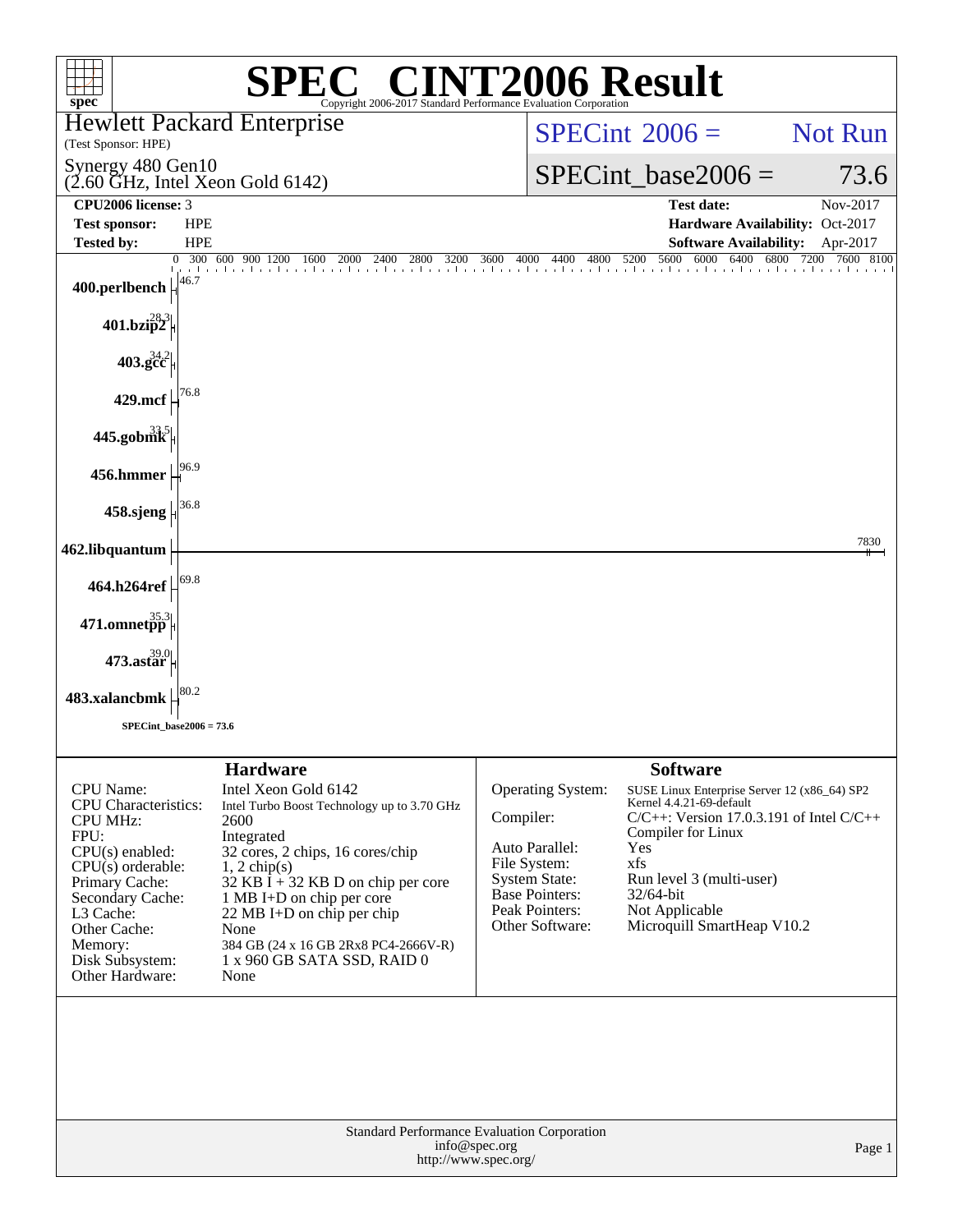

Hewlett Packard Enterprise

(Test Sponsor: HPE)

 $(2.60 \text{ GHz}, \text{Intel Xeon Gold } 6142)$ Synergy 480 Gen10

 $SPECint2006 =$  Not Run

# SPECint base2006 =  $73.6$

**[CPU2006 license:](http://www.spec.org/auto/cpu2006/Docs/result-fields.html#CPU2006license)** 3 **[Test date:](http://www.spec.org/auto/cpu2006/Docs/result-fields.html#Testdate)** Nov-2017 **[Test sponsor:](http://www.spec.org/auto/cpu2006/Docs/result-fields.html#Testsponsor)** HPE **[Hardware Availability:](http://www.spec.org/auto/cpu2006/Docs/result-fields.html#HardwareAvailability)** Oct-2017 **[Tested by:](http://www.spec.org/auto/cpu2006/Docs/result-fields.html#Testedby)** HPE **[Software Availability:](http://www.spec.org/auto/cpu2006/Docs/result-fields.html#SoftwareAvailability)** Apr-2017

### **[Results Table](http://www.spec.org/auto/cpu2006/Docs/result-fields.html#ResultsTable)**

|                                                                                                          | <b>Base</b>    |       |                |       |                |       | <b>Peak</b>    |              |                |              |                |              |
|----------------------------------------------------------------------------------------------------------|----------------|-------|----------------|-------|----------------|-------|----------------|--------------|----------------|--------------|----------------|--------------|
| <b>Benchmark</b>                                                                                         | <b>Seconds</b> | Ratio | <b>Seconds</b> | Ratio | <b>Seconds</b> | Ratio | <b>Seconds</b> | <b>Ratio</b> | <b>Seconds</b> | <b>Ratio</b> | <b>Seconds</b> | <b>Ratio</b> |
| $400.$ perlbench                                                                                         | 209            | 46.7  | 209            | 46.8  | 209            | 46.7  |                |              |                |              |                |              |
| 401.bzip2                                                                                                | 341            | 28.3  | 341            | 28.3  | 340            | 28.4  |                |              |                |              |                |              |
| $403.\mathrm{gcc}$                                                                                       | 236            | 34.2  | 236            | 34.2  | 236            | 34.1  |                |              |                |              |                |              |
| $429$ .mcf                                                                                               | 119            | 76.8  | 118            | 77.6  | 120            | 75.8  |                |              |                |              |                |              |
| $445$ .gobmk                                                                                             | 313            | 33.5  | 313            | 33.6  | 313            | 33.5  |                |              |                |              |                |              |
| $456.$ hmmer                                                                                             | 95.7           | 97.5  | 96.3           | 96.9  | 96.5           | 96.7  |                |              |                |              |                |              |
| $458$ .sjeng                                                                                             | 329            | 36.8  | 329            | 36.8  | 329            | 36.8  |                |              |                |              |                |              |
| 462.libquantum                                                                                           | 2.65           | 7810  | 2.65           | 7830  | 2.59           | 8010  |                |              |                |              |                |              |
| 464.h264ref                                                                                              | 317            | 69.7  | 317            | 69.8  | 317            | 69.9  |                |              |                |              |                |              |
| 471.omnetpp                                                                                              | 176            | 35.4  | 180            | 34.7  | 177            | 35.3  |                |              |                |              |                |              |
| $473$ . astar                                                                                            | 180            | 39.0  | 180            | 39.0  | 180            | 38.9  |                |              |                |              |                |              |
| 483.xalancbmk                                                                                            | 87.1           | 79.2  | 85.1           | 81.1  | 86.0           | 80.2  |                |              |                |              |                |              |
| Results appear in the order in which they were run. Bold underlined text indicates a median measurement. |                |       |                |       |                |       |                |              |                |              |                |              |

## **[Operating System Notes](http://www.spec.org/auto/cpu2006/Docs/result-fields.html#OperatingSystemNotes)**

 Stack size set to unlimited using "ulimit -s unlimited" Transparent Huge Pages enabled by default Filesystem page cache cleared with: shell invocation of 'sync; echo 3 > /proc/sys/vm/drop\_caches' prior to run IRQ balance service was stop using "service irqbalance stop" Tuned-adm profile was set to Throughtput-Performance

### **[Platform Notes](http://www.spec.org/auto/cpu2006/Docs/result-fields.html#PlatformNotes)**

BIOS Configuration: Intel Hyperthreading set to Disabled Thermal Configuration set to Maximum Cooling LLC Prefetch set to Enabled LLC Dead Line Allocation set to Disabled Memory Patrol Scrubbing set to Disabled Workload Profile set to General Peak Frequency Compute Energy/Performance Bias set to Maximum Performance Workload Profile set to Custom NUMA Group Size Optimization set to Flat

 Sysinfo program /home/cpu2006/config/sysinfo.rev6993 Revision 6993 of 2015-11-06 (b5e8d4b4eb51ed28d7f98696cbe290c1) running on linux-vjuj Mon Nov 13 10:11:09 2017

 This section contains SUT (System Under Test) info as seen by some common utilities. To remove or add to this section, see: <http://www.spec.org/cpu2006/Docs/config.html#sysinfo>

Continued on next page

Standard Performance Evaluation Corporation [info@spec.org](mailto:info@spec.org) <http://www.spec.org/>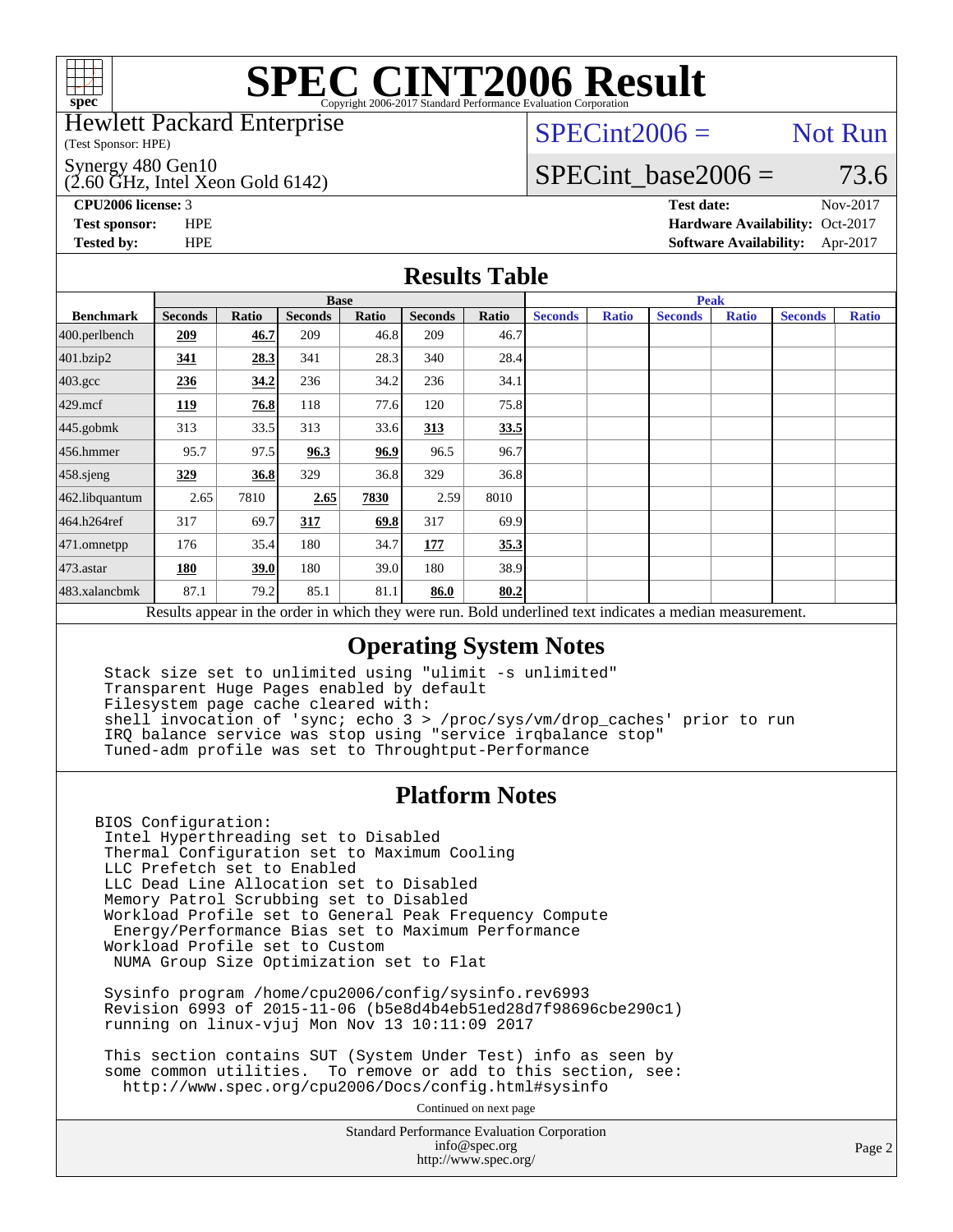

Hewlett Packard Enterprise

(Test Sponsor: HPE)

 $SPECint2006 =$  Not Run

Synergy 480 Gen10

(2.60 GHz, Intel Xeon Gold 6142)

**[Tested by:](http://www.spec.org/auto/cpu2006/Docs/result-fields.html#Testedby)** HPE **[Software Availability:](http://www.spec.org/auto/cpu2006/Docs/result-fields.html#SoftwareAvailability)** Apr-2017

SPECint base2006 =  $73.6$ **[CPU2006 license:](http://www.spec.org/auto/cpu2006/Docs/result-fields.html#CPU2006license)** 3 **[Test date:](http://www.spec.org/auto/cpu2006/Docs/result-fields.html#Testdate)** Nov-2017 **[Test sponsor:](http://www.spec.org/auto/cpu2006/Docs/result-fields.html#Testsponsor)** HPE **[Hardware Availability:](http://www.spec.org/auto/cpu2006/Docs/result-fields.html#HardwareAvailability)** Oct-2017

### **[Platform Notes \(Continued\)](http://www.spec.org/auto/cpu2006/Docs/result-fields.html#PlatformNotes)**

Standard Performance Evaluation Corporation [info@spec.org](mailto:info@spec.org) <http://www.spec.org/> From /proc/cpuinfo model name : Intel(R) Xeon(R) Gold 6142 CPU @ 2.60GHz 2 "physical id"s (chips) 32 "processors" cores, siblings (Caution: counting these is hw and system dependent. The following excerpts from /proc/cpuinfo might not be reliable. Use with caution.) cpu cores : 16 siblings : 16 physical 0: cores 0 1 2 3 4 5 6 7 8 9 10 11 12 13 14 15 physical 1: cores 0 1 2 3 4 5 6 7 8 9 10 11 12 13 14 15 cache size : 22528 KB From /proc/meminfo MemTotal: 395929796 kB<br>HugePages Total: 0 HugePages\_Total: 0 Hugepagesize: 2048 kB /usr/bin/lsb\_release -d SUSE Linux Enterprise Server 12 SP2 From /etc/\*release\* /etc/\*version\* SuSE-release: SUSE Linux Enterprise Server 12 (x86\_64) VERSION = 12 PATCHLEVEL = 2 # This file is deprecated and will be removed in a future service pack or release. # Please check /etc/os-release for details about this release. os-release: NAME="SLES" VERSION="12-SP2" VERSION\_ID="12.2" PRETTY\_NAME="SUSE Linux Enterprise Server 12 SP2" ID="sles" ANSI\_COLOR="0;32" CPE\_NAME="cpe:/o:suse:sles:12:sp2" uname -a: Linux linux-vjuj 4.4.21-69-default #1 SMP Tue Oct 25 10:58:20 UTC 2016 (9464f67) x86\_64 x86\_64 x86\_64 GNU/Linux run-level 3 Nov 13 10:10 SPEC is set to: /home/cpu2006<br>Filesystem Type Size Type Size Used Avail Use% Mounted on<br>xfs 852G 84G 769G 10% /home /dev/sda4 xfs 852G 84G 769G 10% /home Additional information from dmidecode: Warning: Use caution when you interpret this section. The 'dmidecode' program reads system data which is "intended to allow hardware to be accurately Continued on next page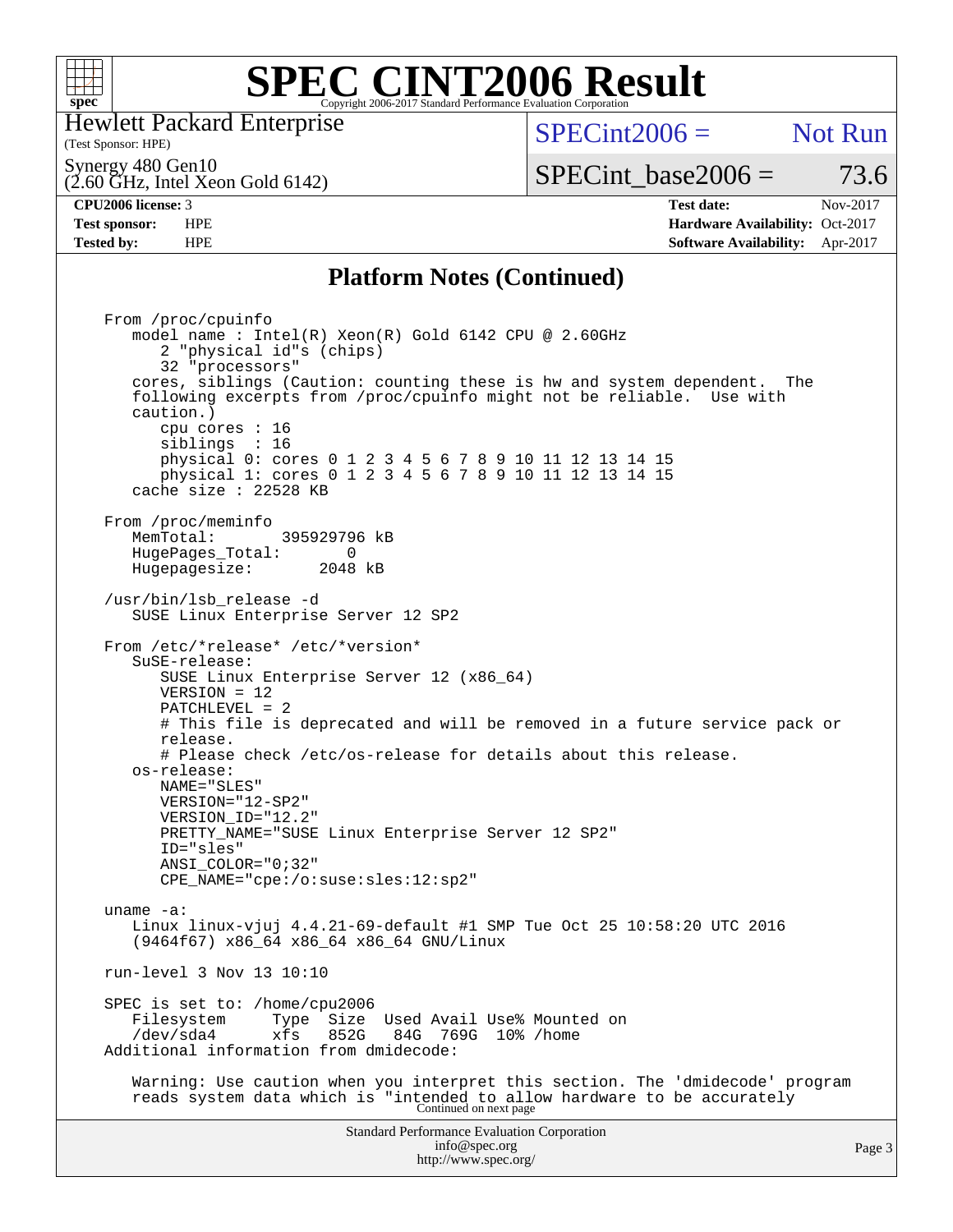

Hewlett Packard Enterprise

(Test Sponsor: HPE)

 $SPECint2006 =$  Not Run

SPECint base2006 =  $73.6$ 

(2.60 GHz, Intel Xeon Gold 6142) Synergy 480 Gen10

**[CPU2006 license:](http://www.spec.org/auto/cpu2006/Docs/result-fields.html#CPU2006license)** 3 **[Test date:](http://www.spec.org/auto/cpu2006/Docs/result-fields.html#Testdate)** Nov-2017 **[Test sponsor:](http://www.spec.org/auto/cpu2006/Docs/result-fields.html#Testsponsor)** HPE **[Hardware Availability:](http://www.spec.org/auto/cpu2006/Docs/result-fields.html#HardwareAvailability)** Oct-2017 **[Tested by:](http://www.spec.org/auto/cpu2006/Docs/result-fields.html#Testedby)** HPE **[Software Availability:](http://www.spec.org/auto/cpu2006/Docs/result-fields.html#SoftwareAvailability)** Apr-2017

### **[Platform Notes \(Continued\)](http://www.spec.org/auto/cpu2006/Docs/result-fields.html#PlatformNotes)**

 determined", but the intent may not be met, as there are frequent changes to hardware, firmware, and the "DMTF SMBIOS" standard.

 BIOS HPE I42 09/27/2017 Memory: 24x UNKNOWN NOT AVAILABLE 16 GB 2 rank 2666 MHz

(End of data from sysinfo program)

### **[General Notes](http://www.spec.org/auto/cpu2006/Docs/result-fields.html#GeneralNotes)**

Environment variables set by runspec before the start of the run:  $KMP$  AFFINITY = "granularity=fine, compact" LD\_LIBRARY\_PATH = "/home/cpu2006/lib/ia32:/home/cpu2006/lib/intel64:/home/cpu2006/sh10.2" OMP\_NUM\_THREADS = "32"

 Binaries compiled on a system with 1x Intel Core i7-4790 CPU + 32GB RAM memory using Redhat Enterprise Linux 7.2

## **[Base Compiler Invocation](http://www.spec.org/auto/cpu2006/Docs/result-fields.html#BaseCompilerInvocation)**

[C benchmarks](http://www.spec.org/auto/cpu2006/Docs/result-fields.html#Cbenchmarks): [icc -m64](http://www.spec.org/cpu2006/results/res2017q4/cpu2006-20171114-50605.flags.html#user_CCbase_intel_icc_64bit_bda6cc9af1fdbb0edc3795bac97ada53)

[C++ benchmarks:](http://www.spec.org/auto/cpu2006/Docs/result-fields.html#CXXbenchmarks) [icpc -m64](http://www.spec.org/cpu2006/results/res2017q4/cpu2006-20171114-50605.flags.html#user_CXXbase_intel_icpc_64bit_fc66a5337ce925472a5c54ad6a0de310)

## **[Base Portability Flags](http://www.spec.org/auto/cpu2006/Docs/result-fields.html#BasePortabilityFlags)**

 400.perlbench: [-DSPEC\\_CPU\\_LP64](http://www.spec.org/cpu2006/results/res2017q4/cpu2006-20171114-50605.flags.html#b400.perlbench_basePORTABILITY_DSPEC_CPU_LP64) [-DSPEC\\_CPU\\_LINUX\\_X64](http://www.spec.org/cpu2006/results/res2017q4/cpu2006-20171114-50605.flags.html#b400.perlbench_baseCPORTABILITY_DSPEC_CPU_LINUX_X64) 401.bzip2: [-DSPEC\\_CPU\\_LP64](http://www.spec.org/cpu2006/results/res2017q4/cpu2006-20171114-50605.flags.html#suite_basePORTABILITY401_bzip2_DSPEC_CPU_LP64) 403.gcc: [-DSPEC\\_CPU\\_LP64](http://www.spec.org/cpu2006/results/res2017q4/cpu2006-20171114-50605.flags.html#suite_basePORTABILITY403_gcc_DSPEC_CPU_LP64) 429.mcf: [-DSPEC\\_CPU\\_LP64](http://www.spec.org/cpu2006/results/res2017q4/cpu2006-20171114-50605.flags.html#suite_basePORTABILITY429_mcf_DSPEC_CPU_LP64) 445.gobmk: [-DSPEC\\_CPU\\_LP64](http://www.spec.org/cpu2006/results/res2017q4/cpu2006-20171114-50605.flags.html#suite_basePORTABILITY445_gobmk_DSPEC_CPU_LP64) 456.hmmer: [-DSPEC\\_CPU\\_LP64](http://www.spec.org/cpu2006/results/res2017q4/cpu2006-20171114-50605.flags.html#suite_basePORTABILITY456_hmmer_DSPEC_CPU_LP64) 458.sjeng: [-DSPEC\\_CPU\\_LP64](http://www.spec.org/cpu2006/results/res2017q4/cpu2006-20171114-50605.flags.html#suite_basePORTABILITY458_sjeng_DSPEC_CPU_LP64) 462.libquantum: [-DSPEC\\_CPU\\_LP64](http://www.spec.org/cpu2006/results/res2017q4/cpu2006-20171114-50605.flags.html#suite_basePORTABILITY462_libquantum_DSPEC_CPU_LP64) [-DSPEC\\_CPU\\_LINUX](http://www.spec.org/cpu2006/results/res2017q4/cpu2006-20171114-50605.flags.html#b462.libquantum_baseCPORTABILITY_DSPEC_CPU_LINUX) 464.h264ref: [-DSPEC\\_CPU\\_LP64](http://www.spec.org/cpu2006/results/res2017q4/cpu2006-20171114-50605.flags.html#suite_basePORTABILITY464_h264ref_DSPEC_CPU_LP64) 471.omnetpp: [-DSPEC\\_CPU\\_LP64](http://www.spec.org/cpu2006/results/res2017q4/cpu2006-20171114-50605.flags.html#suite_basePORTABILITY471_omnetpp_DSPEC_CPU_LP64) 473.astar: [-DSPEC\\_CPU\\_LP64](http://www.spec.org/cpu2006/results/res2017q4/cpu2006-20171114-50605.flags.html#suite_basePORTABILITY473_astar_DSPEC_CPU_LP64) 483.xalancbmk: [-DSPEC\\_CPU\\_LP64](http://www.spec.org/cpu2006/results/res2017q4/cpu2006-20171114-50605.flags.html#suite_basePORTABILITY483_xalancbmk_DSPEC_CPU_LP64) [-DSPEC\\_CPU\\_LINUX](http://www.spec.org/cpu2006/results/res2017q4/cpu2006-20171114-50605.flags.html#b483.xalancbmk_baseCXXPORTABILITY_DSPEC_CPU_LINUX)